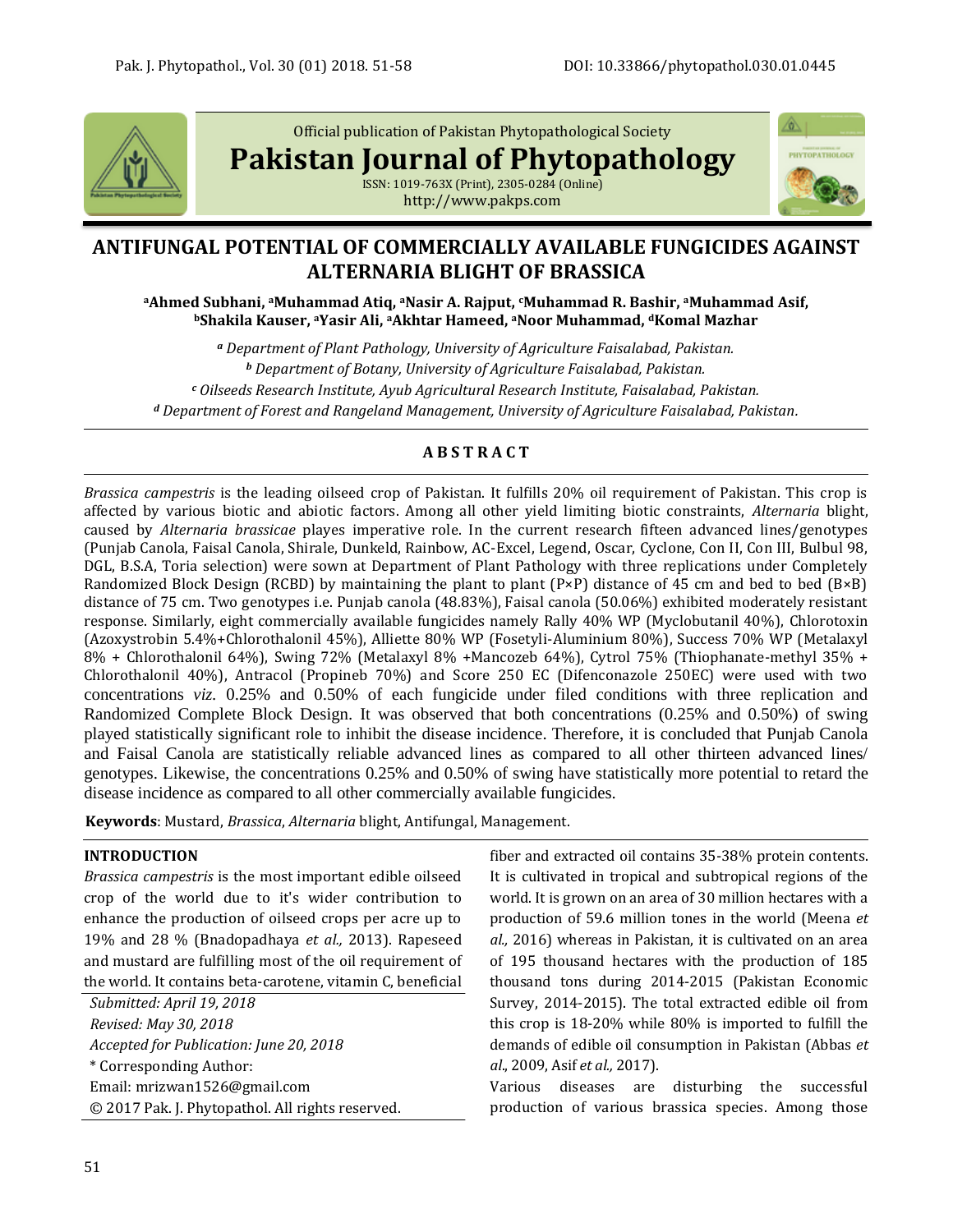constraints, *Alternaria* blight is the most destructive one in the entire world. It has caused epidemic damage in Canada, UK (Humpherson and Phelps, 1989; Mridha and Wheeler, 1993; Hong and Fitt 1996) and India (Ansari *et al.,* 1988). *A. brassicae* is mainly responsible for significant yield reduction and quality deterioration in brassica (Verma and Saharan, 1994). *Alternaria* blight caused by *Alternaria brassicae* was reported in the early 20th century. First time *A. brassicae* described by Saccardo, (1880). The pathogen affects different host species at all stages and deteriorate the quality of the oil. The disease appears after 45 days after growing and a severe attack can be seen after 75 days (Meena *et al*., 2016). The yield losses of 10-60% have been reported on this crop in case of severe attack under conducive condition (Meena *et al.*, 2016). Pathogen Decreases the rate of photosynthesis, causes shattering of the premature pod, increases senescence and production of shriveled seeds are the characteristic symptoms of this disease (Shresta *et al*., 2000*).* Symptoms of *Alternaria* blight appears on the older leaves, stems, seedlings and on pods. On leaves first, tan color spots appear which gradually increases and reduce the photosynthetic rate (Kubota *et al.,* 2003). When *A. brassicae* attacks at seedling stage, dark lesions appear on the stem while brown to black spots appear on hypocotyl at the seedling stage which decreases plant growth (Valkonnen and Koponnen, 1990).

Fungus infection on host occurs by adhesion on surface, penetration leading to growth in the tissue. Management of disease is a very important step to avoid rapid losses. Different scientists used various methods such as the application of chemicals, plant activators, and plant extracts to manage this disease but the resistant germplasm is most conventional method to diminish disease severity. Genetic resistance is only best choice to manage the disease as it is ecologically safe, native adapted to the local environment, and durable. In the absence of resistant cultivars, fungicides are used to manage the diseases due to its quick action to suppress the diseases severity, easy and abundant availability in the market (Verma and Saharan, 1994; Khan *et al*., 2007; Sultana *et al.*, 2009). Unavailability of resistant varieties forces the farmers to grow susceptible germplasm (Asif *et al.,* 2017). In spite of extensive work on genetic resistance development in brassica, neither of the germplasm is found resistant against this fungus while several other practices to control this disease are

proving less effective. When there is a severe outbreak of disease, farmers require quick control, for this purpose use of commercial fungicides become a necessity to give robust solution against the disease, To tackle such situation, research was planned to screen the available germplasm for the source of resistance and evaluate the efficacy of commercially available fungicides against *Alternaria brassicae*.

### **MATERIALS AND METHODS**

The experiment was conducted in the research area of Department of Plant Pathology, the University of Agriculture Faisalabad in January 1, 2016. Fifteen rapeseed cultivars i.e. Punjab Canola, Faisal Canola, Shirale, Dunkeld, Rainbow, AC-Excel, Legend, Oscar, Cyclone, Con II, Con III, Bulbul 98, DGL, B.S.A, Toria selection "A" were taken from Oilseed Research Institute of Ayub Agricultural Research Institute (AARI), Faisalabad, Pakistan and was planted on flatbed surface under Randomized Complete Block Design (RCBD) with P×P distance 45 cm and R×R distance 75 cm with three replications of each variety. All the cultural practices were performed to keep the crop in healthy condition. After the screening analysis, only two highly susceptible varieties according to rating scale were selected for fungicides evaluation.

Two varieties of brassica (DGL and BSA) were collected from Oilseed Research Institute, Ayub Agricultural Research Institute (AARI), Faisalabad. These varieties were planted on flat bed surface under Randomized Complete Block Design (RCBD) with plant to plant (P×P) distance 45 cm and bed to bed (B×B) distance 75 cm with three replications of each variety. The size of the plot was adjusted to 10×10 ft with four rows. All the cultural practices were performed to keep the crop in healthy condition with the application of standard doses of fertilizers. Eight commercial fungicides (Rally 40% WP (Myclobutanil 40%), Chlorotoxin (Azoxystrobin 5.4%+Chlorothalonil 45%), Alliette 80% WP (Fosetyli-Aluminium 80%), Success 70% WP (Metalaxyl 8% + Chlorothalonil 64%), Swing 72% (Metalaxyl 8% +Mancozeb 64%), Cytrol 75% (Thiophanate-methyl 35% + Chlorothalonil 40%), Antracol (Propineb 70%) and Score 250 EC (Difenconazole 250EC)) were bought from local market. Two concentrations i.e. 0.25% and 0.50% were made by dissolving 25mL and 50mL from a stock solution in a 250mL beaker while the total volume of 100 mL was adjusted by adding water. Hand sprayer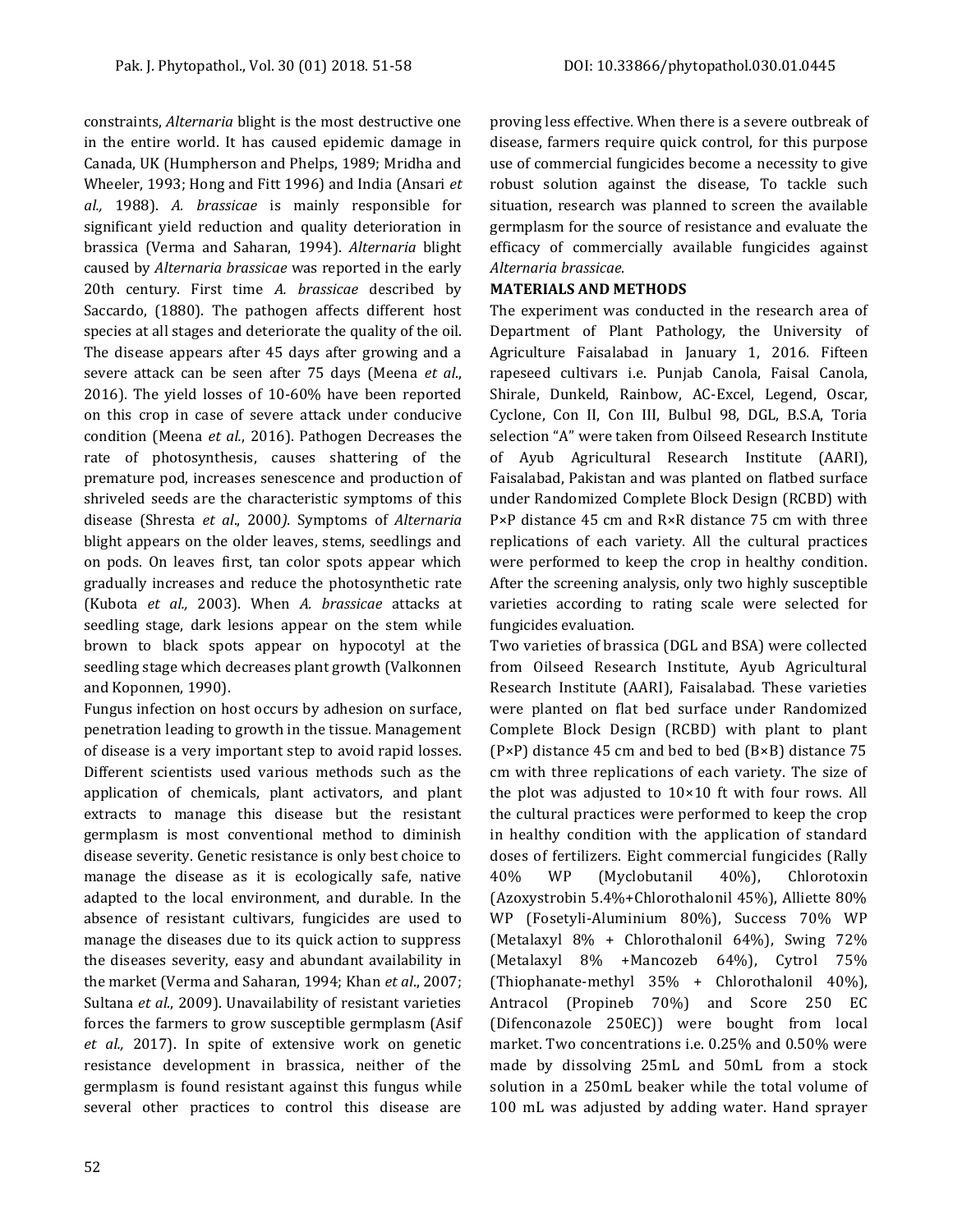(HECHT-401, Model: HT-401) was used to apply the foliar concentration of spray on each row of variety. Untreated rows of each variety/lines in each block served as control. The first spray of the fungicides was applied by Hand sprayer (HECHT-401, Model: HT-401) after one month of sowing and just after the appearance of initial symptoms in the field. The first spray was carried out immediately after the appearance of the disease symptoms and repeated after seven days of interval. Disease symptoms were recorded on the basis of visual observations according to disease rating scale at the initiation of primary disease symptoms and continued till the maturity of the crop. Data was collected on a weekly basis whereas disease incidence was calculated by using following formula:

Disease incidence (%) = 
$$
\frac{\text{No. of infected plants}}{\text{Total No. of plants}} \times 100
$$

Table 1. Disease rating scale for Alternaria blight of brassica caused by *A. brassicae*

| Disease Rating | Description | Response                  | Symbol    |
|----------------|-------------|---------------------------|-----------|
|                |             | Immune                    |           |
|                | $1-10%$     | <b>Highly Resistant</b>   | <b>HR</b> |
|                | 11-20 %     | Resistant                 |           |
|                | 21-30 %     | Moderately resistant      | MR        |
|                | $31-50%$    | Moderately susceptible    | MS        |
|                | 51-75 %     | Susceptible               |           |
|                | $>75\%$     | <b>Highly Susceptible</b> |           |

Li *et al.,* (2007).

#### **STATISTICAL ANALYSIS**

All the statistical tests were performed by using SAS statistical software (SAS Institute, 1990). Means were separated by using Fisher's protected least significant difference (LSD) procedure by taking  $P = 0.05\%$  probability level (Steel, *et al.,* 1997). Analysis of variance (ANOVA), interaction of different treatments and their combinations were developed by using SAS/STAT software package.

### **RESULTS AND DISCUSSION**

Out of fifteen varieties, two brassica lines showed moderately susceptible response i.e. Punjab canola (48.83%), Faisal canola (50.06%) disease incidence with a disease rating of 4. While ten varieties/lines expressed susceptible response i.e. Bulbul-98(75.40%) Con III (72.5%) AC Excel (65.4%) Cyclone (60.733%) Rainbow (59.9%) Oscar (58.733%) Legend (57.733%) Con-II (57.667%) Dunkeled (52.567%) Shiralee (51.633%) disease incidence (under disease rating 5). Similarly, three varieties i.e. BSA (78.3%), DGL (79.567%) and Toria selection A (80.0%) exhibited disease incidence with a disease rating of 6 (Figure 1)



Figure 1. The response of Brassica varieties/lines against *Alternaria* blight disease under field conditions.

All treatments, concentrations, varieties and their interactions with each other showed significant results against *Alternaria* blight disease. There were eight fungicides applied on brassica leaves against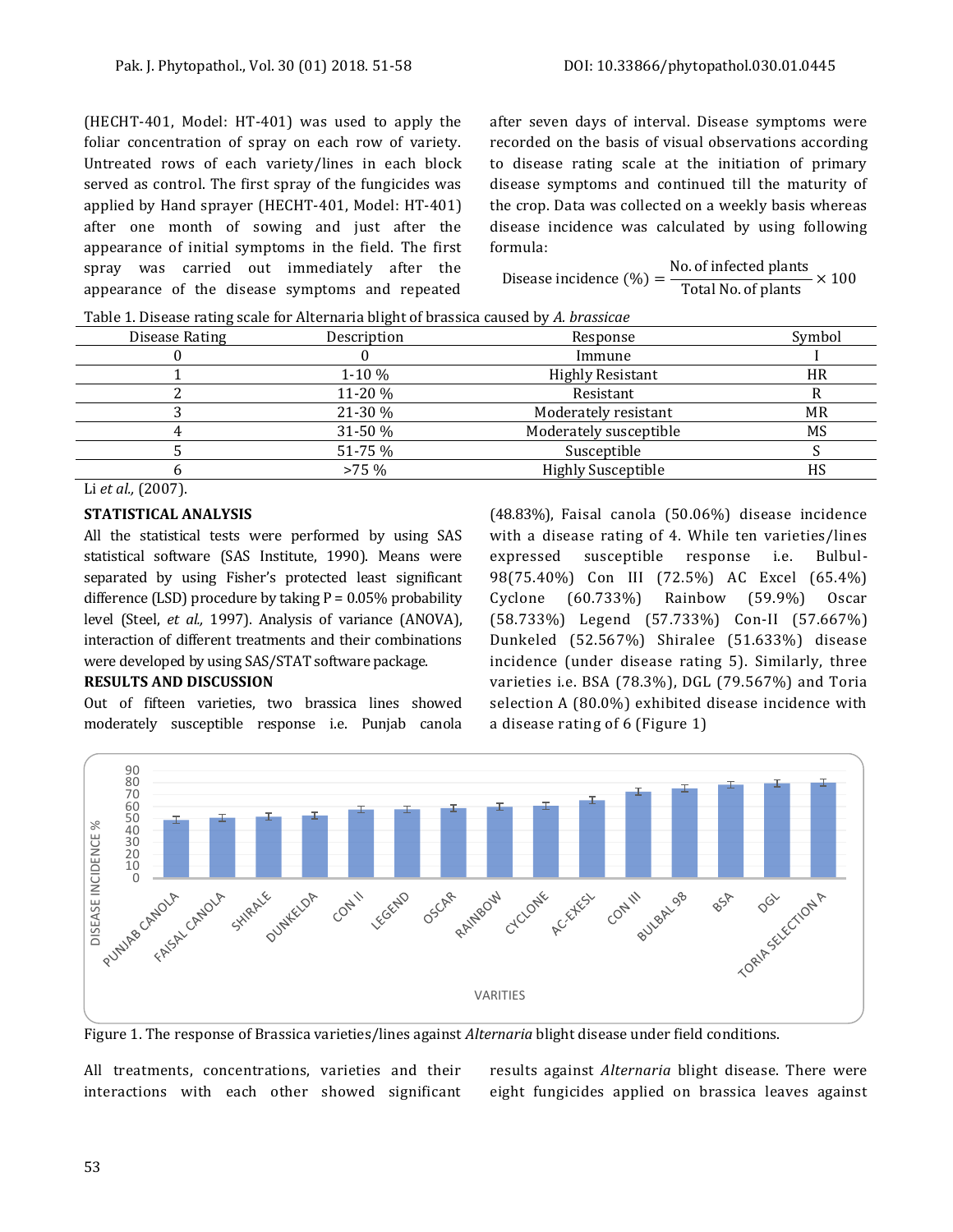*Alternaria* blight and efficiency of these fungicides were found statistically satisfactory to reduce disease incidence as compared to control. Among all fungicides control efficiently minimized the disease incidence up to (32.33%) and Swing (32.81%) as compared to control (79.56%). Other fungicides namely Success, Antracol, Score, Chlorostrobin, Rally and Allete Showed the disease up to (36.04%, 44.48%, 49.67%, 55.729%, 61.303%, and 65.333%) respectively (Figure.2)



Figure. 2. Efficacy of different fungicides against Alternaria blight disease of Brassica.

Interaction of treatments with concentration expressed that both concentrations of Control followed by Swing resulted in a maximum reduction in disease incidence while Score, Chlorostrobin, Rally and Alliete demonstrated very less effective results. Success and Antracol depicted average results as compared to less efficient fungicides. Disease incidence recorded after the application of Cytol and Swing was 32.9% and 33.09%

with concentration of 0.25 mL/ 100L and 31.6% and 32.5% with 0.5 mL/ 100L concentration respectively. It can be concluded that both these fungicides have effective antifungal potential on *Alternaria* blight. In addition, application of less efficient fungicides is not suitable for better management. Both concentrations of Alliete and Rally showed very low action against disease (Figure 3)



Figure 3. Interaction of different treatments with concentrations against Alternaria blight disease of Brassica.

Interaction of treatment with varieties showed that the effect of Cytrol, and Swing was actively similar to reduce disease incidence up to 31.85% and 32.55% on DGL and 32.78% and 33.06%) on BSA. It may be concluded that both varieties can be cultivated and two to three sprays will be enough to

manage the disease up to economic level. In addition, the effect of other all fungicides was quite near to each other in controlling the disease. After their application disease incidence was 36.217%, 43.533%, 48.925%, 55.250%, 59.520% and 64.250% respectively while on BSA it was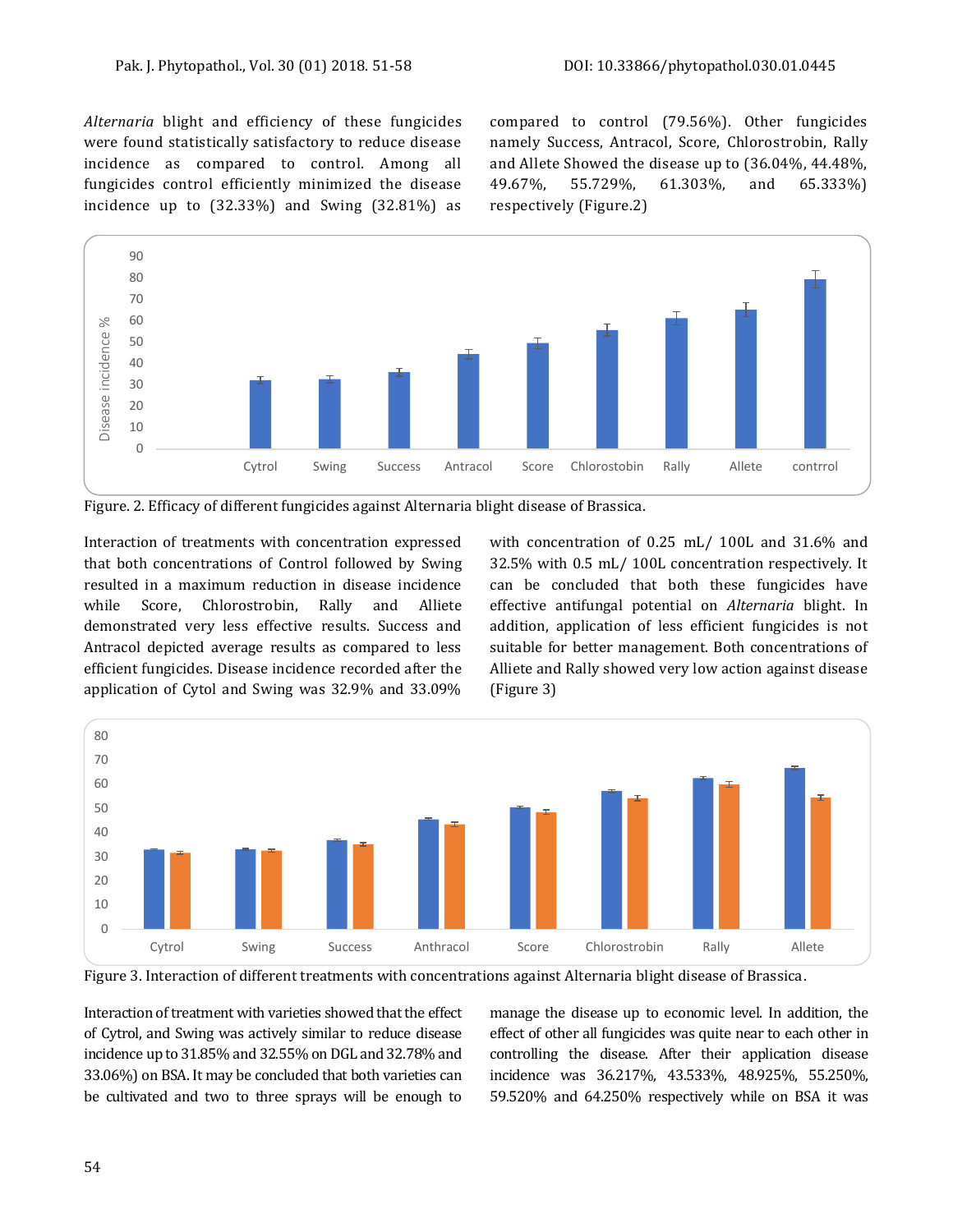35.867%, 45.442%, 50.417%, 56.208% , 63.084and 66.417% respectively. It can be inferred that this incidence is quite near to the control. That's why their efficiency was less against Alternaria blight (Figure 4)



Figure 4. Interaction of different treatments with their concentrations against Alternaria blight disease of Brassica.

Interaction of treatment with concentrations demonstrated that both concentrations of Cytrol, swing and Success are prominently significant in reducing the disease incidence. Comparing both concentrations depicts that 0.50% concentration of Swing showed (33.09%) disease incidence as compared to 0.25% concentration which resulted in 32.52% disease incidence while comparing it with control former concentration depicted effective results than later. Both concentrations showed less deviation from each other. Cytrol was most effective and its 0.5% concentration decreased the disease up to (31.65%) as compared to control (79.56%). It can also be inferred that this concentration effectively managed the

disease and suppressed it to more than 50%. Later application of these fungicides showed gradually increasing trend of disease incidence on both varieties with each concentration while comparing both concentrations on each variety as application of first concentration (0.25%) of Chlorostrobin, Rally and Allette demonstrated disease incidence of 57.21%, 62.64%, and 66.75% respectively while it was increased after the application of second concentration (0.5%) to (54.25%, 59.96 % and 54.49%) respectively. Alliete, Rally, and Chlorostrobin were least effective with their both concentrations showing Disease incidence quite nearer to Highest incidence of the control (Figure. 5)



Figure 5. Interaction of different treatments with their concentrations and varieties against Alternaria blight disease of Brassica.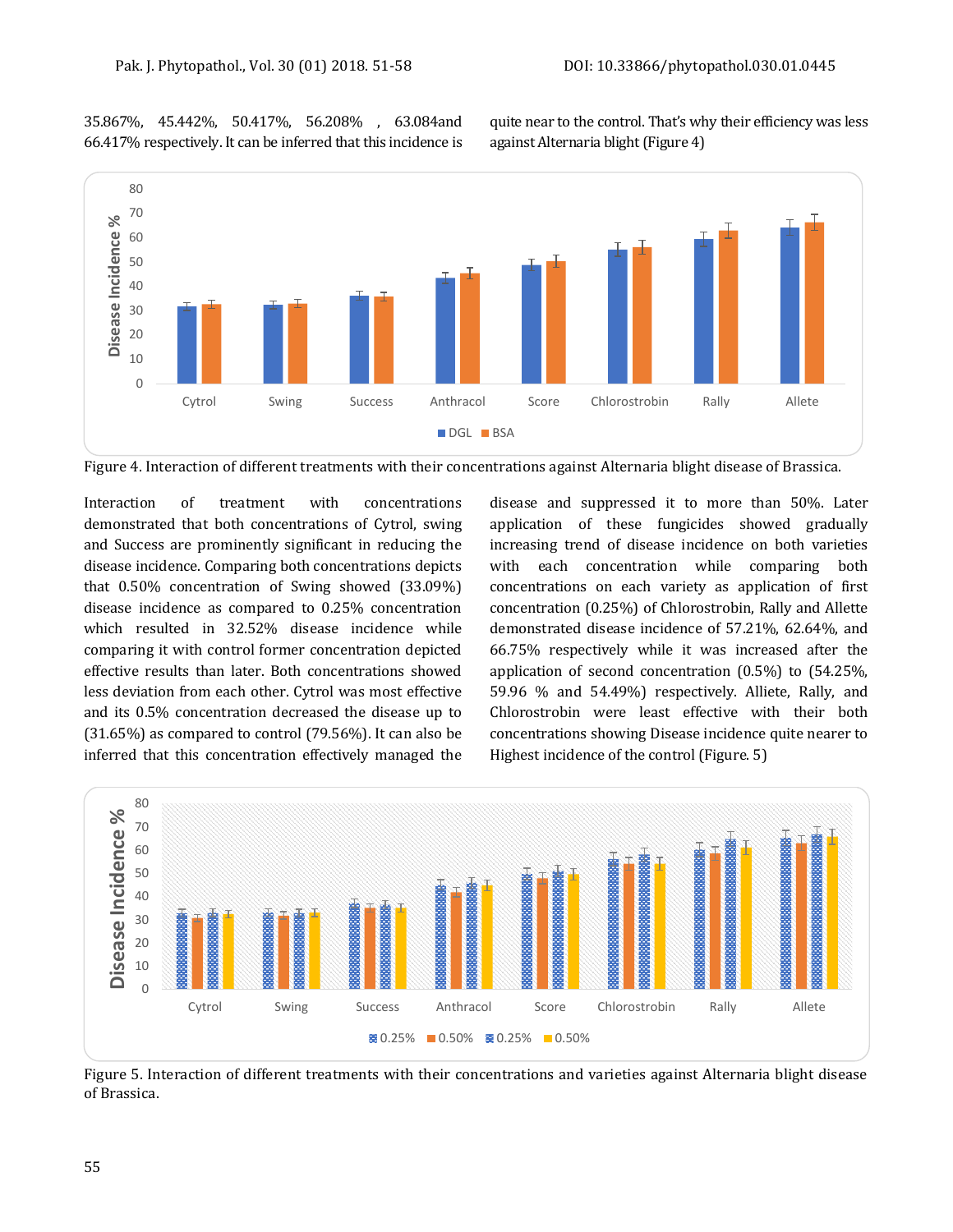#### **DISCUSSION**

Timely plantation of disease-free seed after deep plowing, hygienic cultivation, removal of weeds and maintaining proper population helps to control the disease. In the absence of resistant cultivars, fungicides provide the most reliable means of disease control (Bashir *et al.,* 2018). Several applications of fungicides are required to achieve economic yield and acceptable quality in infected crops. Khan *et al.* (2007) sprayed three systemic fungicides Thiophanate methyl, Ridomil MZ (Mancozeb, 64%+ Metalaxyl, 8%), and Carbendazim alone and in combination with four non systemic fungicides i.e. Captan, Mancozeb, Zineb, and Thiram in the field at 0.2% concentration, among Ridomil MZ was only effective followed by the combination of Carbendazim + Captan. These results significantly justify the results obtained from this experiment. In addition, Singh *et al.,* (2014) reported that three consecutive sprays of Mancozeb resulted in maximum control of *Alternaria* leaf blight intensity followed by schedule with two consecutive sprays of Mancozeb (0.2%) and third of Rodomil MZ (0.25%). Foliar sprays of Mancozeb have been found most effective in disease management (Meena *et al.,* 2004, 2011; Mondal *et al.,* 2008). Mancozeb was the best among all the treatments, resulting in the lowest disease severity on leaves of mustard (Meena *et al*., 2004). Ridomil MZ-72 WP significantly reduced the disease incidence ranging from 64 to 30%. The findings of current research are prominently similar with reduction range of 40% in disease after the twice application of swing @ 2.5g/L. Significant increase in seed yield up to 26.4% was achieved after the application of chemicals. However, fungicidal seed treatment with Apron 35 SD (metalaxyl 35%) @ 6 g/Kg seed followed by foliar spray of Ridomil MZ 72 WP @ 2 g/L water after 50-60 days of sowing is found most effective in reducing *Alternaria* leaf and pod blight up to 54.8% and 43.1%, respectively. Meena *et al.,* (2011) conducted different experiments to check efficiency of Mancozeb against alternaria blight disease of *Brassica*. After different trials and observed the reduction in disease incidence up to 64% and 19%. Similarly, it was also found that chemical fungicides in combination with Eco-friendly products such as *T. harzianum* and *Pseudomonas fluorescence* showed better results against WR. Similar findings were reported in the current research. Khan *et al.,* (2007) reported that different fungicides and their combinations actively

reduced the disease. It was also evaluated that Bavistom, Topsin M and Ridomil MZ were significantly reduced the *Alternaria* blight of crucifers. Ridomil MZ was found significantly effective for managing disease up to 32%. Topsin M and Ridomil formulations are similar to Swing 72% (Metalaxyl 8% + Mancozeb 64%) 72% (Metalaxyl 8% + Mancozeb 64%) and Antracol (Propineb 70%) (Propineb 70%) and the results are in line with the findings of current research. Till date, chemical management was the only option against the problem. It is suggested that these fungicides can be used in the field for effective management of *Alternaria* blight of brassica. **CONCLUSION**

Fifteen advanced lines/ genotypes of brassica were used in the present research and two advance lines viz. Punjab canola (48.83%), Faisal canola (50.06%) exhibited moderately resistant response. Therefore, it is concluded that in future breeding programs these advance lines could be released as commercial cultivars. Similarly both concentration i.e. 0.25% and 0.50% of Swing among eight commercially available fungicides expressed statistically maximum reduction in disease. These concentrations of swing might be applicable to hinder Alternaria blight disease incidence of brassica if all other factors were managed appropriately.

#### **ACKNOWLEDGMENTS**

The current research is a part of M.Sc (Hons.) degree; the author acknowledges Dr. Muhammad Atiq, Assistant Professor of the Department of Plant Pathology for their supervision, valuable suggestions, and cooperation throughout this work.

**Conflict of Interest:** The research was conducted at Department of Plant Pathology and evaluated by the Supervisory committee. Each author of this manuscript played the pivotal role during write up and did not possess any conflict of interest to publish this research in "Pakistan Journal of Phytopathology"

**Funding Agencies:** The author is fully gratitude to the Department of Plant Pathology, University of Agriculture Faisalabad for providing Lab. facilities but the major funding resources to conduct the research was bearded from authors own resources.

**Human Rights and Animal Welfare Statement:** The chemicals used in the current research are not banned by "Environmental Protection Agency" as well as they are not applied with higher concentrations as recommended by manufactures. Therefore, the application of low concentrations (0.25% and 0.50%)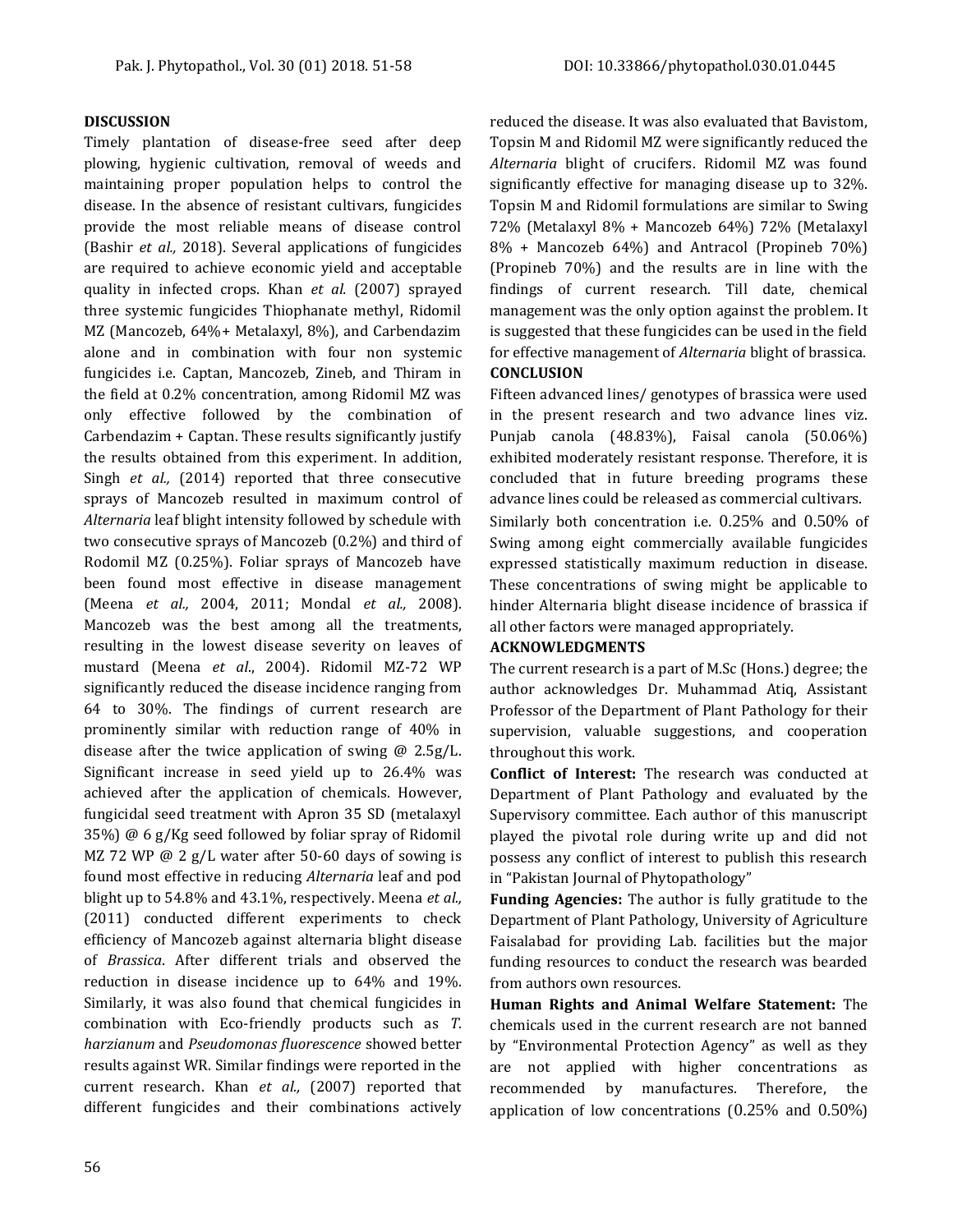used in the contemporary experiments is not harmful to human beings as well as for animals.

#### **REFERENCES**

- Abbas, S. J., M. K. farhat-Ullah, I. Khan and I. Munir. 2009. Molecular analysis of genetic diversity in *Brassica* species. Pak. J. Bot, 41: 167-176.
- Ansari, N., M. Khan and A. Muheet. 1988. Effect of Alternaria blight on oil content of rape seed and mustard. Current Science, 57: 1023-1024.
- Asif, M., M. Atiq, S. T. Sahi, S. Ali, A. Nawaz, Y. Ali, A. Subhani and A. Saleem. 2017. Effective Management Of White Rust (*Albugo Candida*) Of Rapeseed Through Commercially Available Fungicides. Pakistan Journal of Phytopathology, 29: 233-237.
- Bandopadhyay, L., D. Basu and S. R. Sikdar. 2013. Identification of Genes Involved in Wild Crucifer *Rorippa indica* Resistance Response on Mustard Aphid *Lipaphis erysimi* Challenge. PLoS ONE, 8: e73632.
- Bashir, M. R., M. Atiq, M. Sajid, M. Mohsan, W. Abbas, M. W. Alam and M. Bashair. 2017. Antifungal exploitation of fungicides against *Fusarium oxysporum* f. sp. *capsici* causing Fusarium wilt of chilli pepper in Pakistan. Environmental Science and Pollution Research, 25: 6797-6801.
- Hong, C. X., B. D. L. Fitt and S. J. Welham. 1996. Effects of wetness period and temperature on development of dark pod spot (*Alternaria brassicae*) on oilseed rape (*Brassica napus*). Plant Pathology, 45: 1077- 1089.
- Humpherson-Jones, F. M. and K. Phelps. 1989. Climatic factors influencing spore production in *Alternaria brassicae* and *Alternaria brassicicola*. Annals of Applied Biology, 114: 449-458.
- Khan, M. M., R. U. Khan and F. A. Mohiddin. 2007. Studies on the cost-effective management of Alternaria blight of rapeseed-mustard (*Brassica* spp.). Phytopathologia Mediterranea, 46: 201-206.
- Kubota, K., S. Tsuda, A. Tamai and T. Meshi. 2003. Tomato mosaic virus replication protein suppresses virus-targeted posttranscriptional gene silencing. Journal of virology, 77: 11016- 11026.
- Li, C. X., K. Sivasithamparam, G. Walton, P. Salisbury, W. Burton, S.S Banga, C. Chattopadhyay, A. Kumar, R. Singh, D. Singh, A. Agnohotri, S. Y. Liu, Y.C. Li, T. D. Fu, Y. F. Wang, and M.J. Barbetti. 2007. Expression

and relationships of resistance to white rust (*Albugo candida*) at cotyledonary, seedling, and flowering stages in *Brassica juncea* germplasm from Australia, China, and India. Australian Journal Agriculture Research, 58: 259–264.

- Meena, P. D., R. L. Meena, C. Chattopadhyay and A. Kumar. 2004. Identification of Critical Stage for Disease Development and Biocontrol of *Alternaria* Blight of Indian Mustard (*Brassica juncea*). Journal of Phytopathology, 152: 204-209.
- Meena, P., C. Chattopadhyay, A. Kumar, R. Awasthi, R. Singh, S. Kaur, L. Thomas, P. Goyal and P. Chand. 2011. Comparative study on the effect of chemicals on *Alternaria* blight in Indian mustard-A multi-location study in India. Journal of environmental biology, 32: 375.
- Meena, P., R. Awasthi, C. Chattopadhyay, S. Kolte and A. Kumar. 2016. *Alternaria* blight: a chronic disease in rapeseed-mustard. Journal of Oilseed Brassica, 1: 1-11.
- Mondal, L., C. Bhunia and A. Baswas. 2008. Efficacy of new bio-fungicides in vivo against *Alternaria* blight disease of rapeseed-mustard. Green Farm, 1: 41-44.
- Mridha, M. A. U. and B. E. J. Wheeler. 1993. In vitro effects of temperature and wet periods on infection of oilseed rape by *Alternaria brassicae*. Plant Pathology, 42: 671-675.
- Saccardo, P. 1881. Fungi Veneti novi vel critici v. Mycologiae venetae addendi. Michelia-Commentarium Mycologicum, 2: 241-301.
- Sas, S. 1990. STAT User's Guide, Version 6, SAS Institute. Inc. Cary, NC, US, A.
- Shrestha, S., S. Mathur and L. Munk. 2000. *Alternaria brassicae* in seeds of rapeseed and mustard, its location in seeds, transmission from seeds to seedlings and control. Seed Science and Technology (Switzerland), 28: 75-84.
- Singh, M., R. Gupta, H. Singh, A. Kumar and A. Kumar. 2014. Morphological Variability in *Alternaria brassicae* Isolates of Indian Mustard, Brassica juncea L. Czern. & Coss. Trends in Biosciences, 7: 2382-2384.
- Steel, R. G. D., J. H. Torrie and D. A. Dickey. 1997. Principles and procedures of statistics. A biometrical approach. 3rd Edit. McGraw Hill Pub. Co., New York.
- Sultana, N. A. M. A. H. K., M. N. Islam and K. Nahar. 2009.